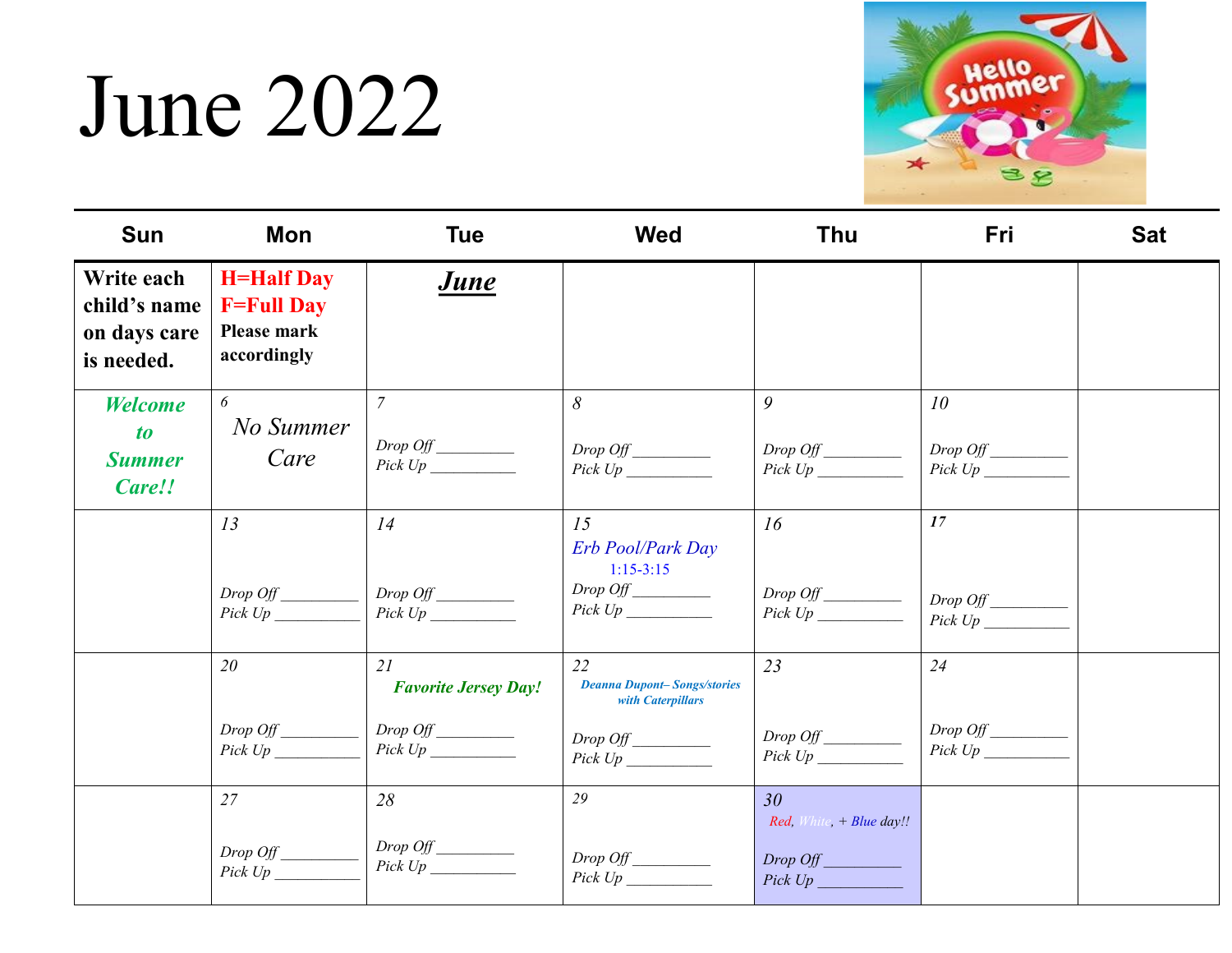

July 2022



| <b>Sun</b>                                               | Mon                                                                  | <b>Tue</b>                                                                          | <b>Wed</b>                                                  | Thu                                                                                 | Fri                             | <b>Sat</b> |
|----------------------------------------------------------|----------------------------------------------------------------------|-------------------------------------------------------------------------------------|-------------------------------------------------------------|-------------------------------------------------------------------------------------|---------------------------------|------------|
| Write each<br>child's name on<br>days care is<br>needed. | <b>H=Half Day</b><br><b>F=Full Day</b><br>Please mark<br>accordingly | <b>July</b>                                                                         |                                                             |                                                                                     | $1$ $CARE$<br><b>CLOSED</b>     |            |
|                                                          | $\overline{4}$<br><b>CARE</b><br><b>CLOSED</b>                       | $\mathbf{5}$<br><b>CARE</b><br><b>CLOSED</b>                                        | 6                                                           | $\overline{7}$<br>$Pick Up \_\_$                                                    | 8<br>Drop Off<br>$Pick Up \_\_$ |            |
|                                                          | II<br>Pick Up                                                        | 12<br>$\begin{array}{c}\nDrop\ Of \n\underline{\hspace{1.5cm}}\nPic\nVp\end{array}$ | 13 Washington Park<br>Neenah - 10:45-1:15<br>$Pick Up \_\_$ | 14<br>Drop Off<br>Pick Up                                                           | 15<br>Drop Off<br>Pick Up       |            |
|                                                          | 18<br>$Drop$ $Off$<br>Pick Up                                        | Pajama Day<br>19                                                                    | 20<br>Drop Off                                              | 21<br><b>Erb Pool/Park Day</b><br>$1:15-3:15$<br>$Drop\hspace{0.1cm}Off$<br>Pick Up | 22<br>Drop Off<br>Pick Up       |            |
|                                                          | 25<br>Drop Off<br>Pick Up                                            | 26<br><b>Memorial Park</b><br>$10:45-1:15$<br>Drop Off<br>Pick Up                   | 27                                                          | 28<br>$Pick Up \_\_$                                                                | 29<br>$Pick Up \_\_$            |            |